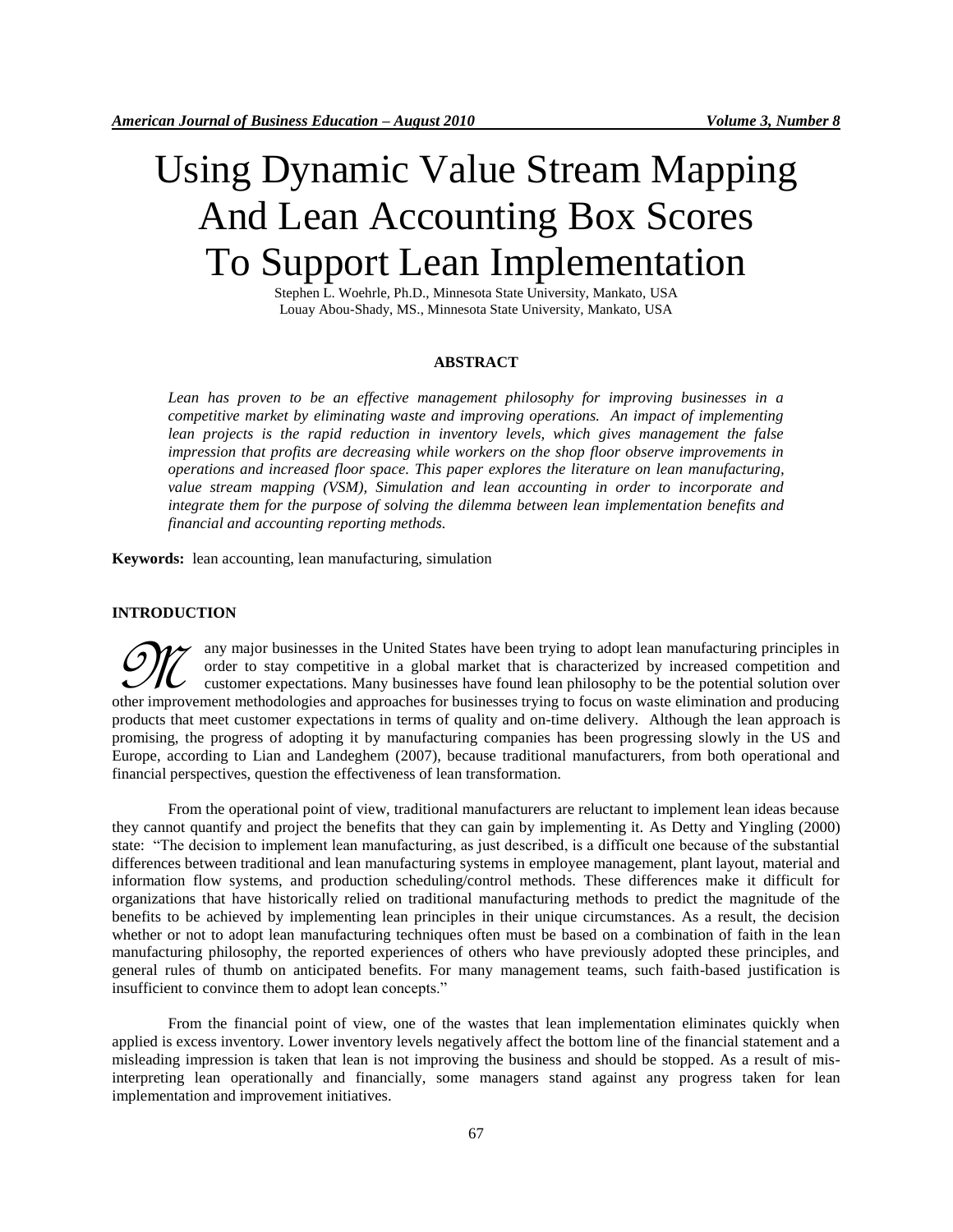## *American Journal of Business Education – August 2010 Volume 3, Number 8*

This study compiles and analyzes the literature, addressing the subjects of simulation, value stream mapping (VSM), and box scores. It shows how simulation with VSM along with using lean accounting box scores can bridge both the operational and financial views in one pool in order to support management in taking lean initiative decisions with higher degrees of confidence. This paper gives an overview of lean manufacturing, explains how box scores are used as a complementary tool for lean accounting to fill the gap between financial and operations managers, and shows how simulation can be used to support the decision of implementing lean manufacturing. Finally, the authors provide recommendations that can help in supporting the implementation of lean philosophy.

## **OVERVIEW OF LEAN MANUFACTURING**

According to Womack and Jones (2003), who are internationally renowned management analysts, there are five basic principles a company or organization should follow in order to embrace the lean thinking characteristics. The major goal of those principles is to reduce cost by eliminating waste. Waste consists of all activities that do not add value from the customer's point of view. Reducing cost is also emphasized by Narasimhan, Parthasarathy, and Narayan (2007). The Womack and Jones' principles are:

- 1. Specifying value by determining what the customer values in a product or services.
- 2. Defining the value stream for a specific product or product family along a value stream and eliminating non-value-added activities (NVA) as perceived by the customer so that the product or service is delivered to the customer in the most efficient way.
- 3. Getting the product or service to flow by creating continuous flow for the value-added activities (VA), and replacing "batch and queue" with single-piece flow.
- 4. Creating a pull mechanism from the customer by making what the customer wants and when they want it by establishing takt time, and regulating inventories.
- 5. Striving for perfection through continuous lean journey.

There are seven types of waste (*muda* in Japanese) that lean focuses on reducing, if not eliminating (Narasimhan et al., 2007; MCS Media, 2006; El-Haik & Al-Aomar, 2006). They are: overproduction, waiting time, transportation, over-processing, inventory, motion and scrap. Figure 1 shows those sources of waste graphically. As a result of waste reduction, improvements emerge in reduction of operating cost, productivity, quality and on-time delivery of products (Narasimhan et al., 2007)



#### **Figure 1: Sources of waste in any production system**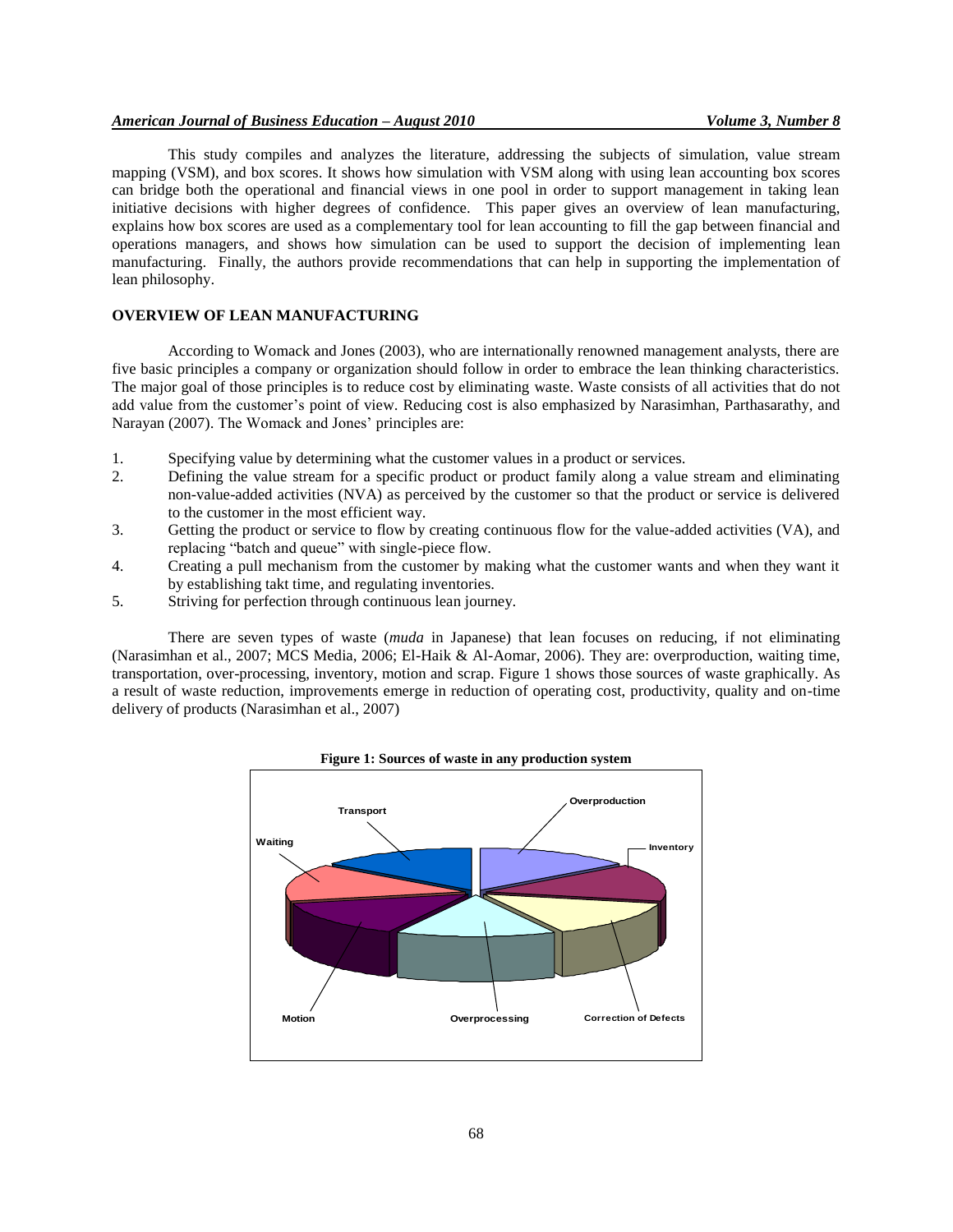Narasimhan et al., (2007); MCS Media (2006);and El-Haik and Al-Aomar (2006) describe each source of waste as:

- Defects: making mistakes in the production process that results in generating reworked or scrapped products
- Inventory: the buildup of excessive inventory in the form of raw material, work-in-process, and finished items
- Motion: unnecessary movements of workers or machines before, after, or during processing
- Over-processing: unnecessary and non-value added usage or processing of equipment, tools, and materials
- Over-production: producing more than required quantities of products
- Transportation: unnecessary and excessive movement of materials or parts within the production line, the warehouse, or the storage area
- Waiting: parts or materials waiting in queues for being processed

There are many tools of lean manufacturing that can be used to eliminate waste. MCS Media Inc. has developed a Lean Tool Usage Matrix in its *Lean Pocket Guide* to help organize the application of those tools throughout lean implementation. Figure 2 shows the Lean Tool Usage Matrix.

| <b>Lean Tool Usage Matrix</b>            |                           |                           |                           |                 |                                 |                           |  |
|------------------------------------------|---------------------------|---------------------------|---------------------------|-----------------|---------------------------------|---------------------------|--|
| <b>LEAN TOOL</b>                         | PLAN/<br><b>ENABLE</b>    | <b>DEMAND</b>             | <b>FLOW</b>               | <b>LEVELING</b> | <b>VISUAL</b><br><b>CONTROL</b> | <b>GENERAL</b>            |  |
| <b>5S</b>                                | $\boldsymbol{\mathsf{x}}$ |                           |                           |                 |                                 |                           |  |
| <b>Buffer and Safety</b><br><b>Stock</b> |                           | $\times$                  |                           |                 |                                 |                           |  |
| <b>Cellular Layout</b>                   |                           |                           | $\times$                  |                 |                                 |                           |  |
| <b>Continuous Flow</b>                   |                           |                           | $\overline{\mathsf{x}}$   |                 |                                 |                           |  |
| <b>Cycle Time</b>                        |                           | $\mathsf{x}$              |                           |                 |                                 |                           |  |
| Heijunka (Leveling)                      |                           |                           |                           | $\pmb{\times}$  | X                               |                           |  |
| Jidoka                                   |                           |                           |                           |                 | $\overline{\mathbf{x}}$         |                           |  |
| Just-In-Time                             |                           |                           | $\overline{\mathsf{x}}$   |                 |                                 |                           |  |
| Kaizen                                   | $\mathsf{x}$              |                           |                           |                 |                                 |                           |  |
| Kanban                                   |                           |                           |                           |                 | ×                               |                           |  |
| <b>Lean Metrics</b>                      | $\overline{\mathsf{x}}$   |                           |                           |                 |                                 |                           |  |
| Lean Office                              | $\times$                  | $\mathsf{x}$              | $\times$                  | $\mathsf{x}$    | $\boldsymbol{\mathsf{x}}$       |                           |  |
| <b>Lean Reporting</b>                    | $\overline{\mathsf{x}}$   |                           |                           |                 |                                 |                           |  |
| <b>Line Balancing</b>                    |                           |                           | $\times$                  |                 |                                 |                           |  |
| Mistake-Proofing                         |                           |                           |                           |                 | $\overline{\mathsf{x}}$         |                           |  |
| Origins of Lean                          |                           |                           |                           |                 |                                 | $\mathsf{x}$              |  |
| <b>Paced Withdrawal</b>                  |                           |                           |                           | $\mathsf{x}$    |                                 |                           |  |
| <b>Perishable Tool</b>                   |                           |                           |                           |                 |                                 | $\mathsf{x}$              |  |
| Management                               |                           |                           |                           |                 |                                 |                           |  |
| Pitch                                    |                           | $\boldsymbol{\mathsf{x}}$ |                           |                 |                                 |                           |  |
| <b>PQ Analysis</b>                       |                           | $\overline{\mathbf{x}}$   |                           |                 |                                 |                           |  |
| <b>Problem Solving</b>                   | $\boldsymbol{\mathsf{x}}$ |                           |                           |                 |                                 | ×                         |  |
| <b>Quick Changeover</b>                  |                           |                           | $\boldsymbol{\mathsf{x}}$ |                 |                                 |                           |  |
| Runner                                   |                           |                           |                           | $\mathsf{x}$    |                                 |                           |  |
| Sequence to Lean<br>Implementation       | $\times$                  |                           |                           |                 |                                 |                           |  |
| <b>Six Sigma</b>                         | ×                         | $\mathsf{x}$              | $\times$                  | $\times$        | $\times$                        | $\times$                  |  |
| <b>Standard Work</b>                     |                           | $\overline{\mathsf{x}}$   |                           |                 | $\overline{\mathsf{x}}$         |                           |  |
| Storyboard                               | $\mathsf{x}$              |                           |                           |                 | $\mathsf{x}$                    |                           |  |
| <b>Takt Time</b>                         |                           | $\mathsf{x}$              |                           |                 |                                 |                           |  |
| <b>Total Productive</b><br>Maintenance   |                           |                           | $\times$                  |                 |                                 |                           |  |
| <b>Value Stream</b><br>Management        | $\times$                  |                           |                           |                 |                                 |                           |  |
| <b>Value Stream</b><br>Mapping           | $\mathsf{x}$              |                           |                           |                 |                                 |                           |  |
| <b>Visual Factory</b>                    |                           |                           |                           |                 | $\times$                        |                           |  |
| Waste                                    |                           |                           |                           |                 |                                 | $\boldsymbol{\mathsf{x}}$ |  |

#### **Figure 2: Lean tool usage matrix**

Source: MCS Media, The Lean Pocket Guide XL, 2006, pg xii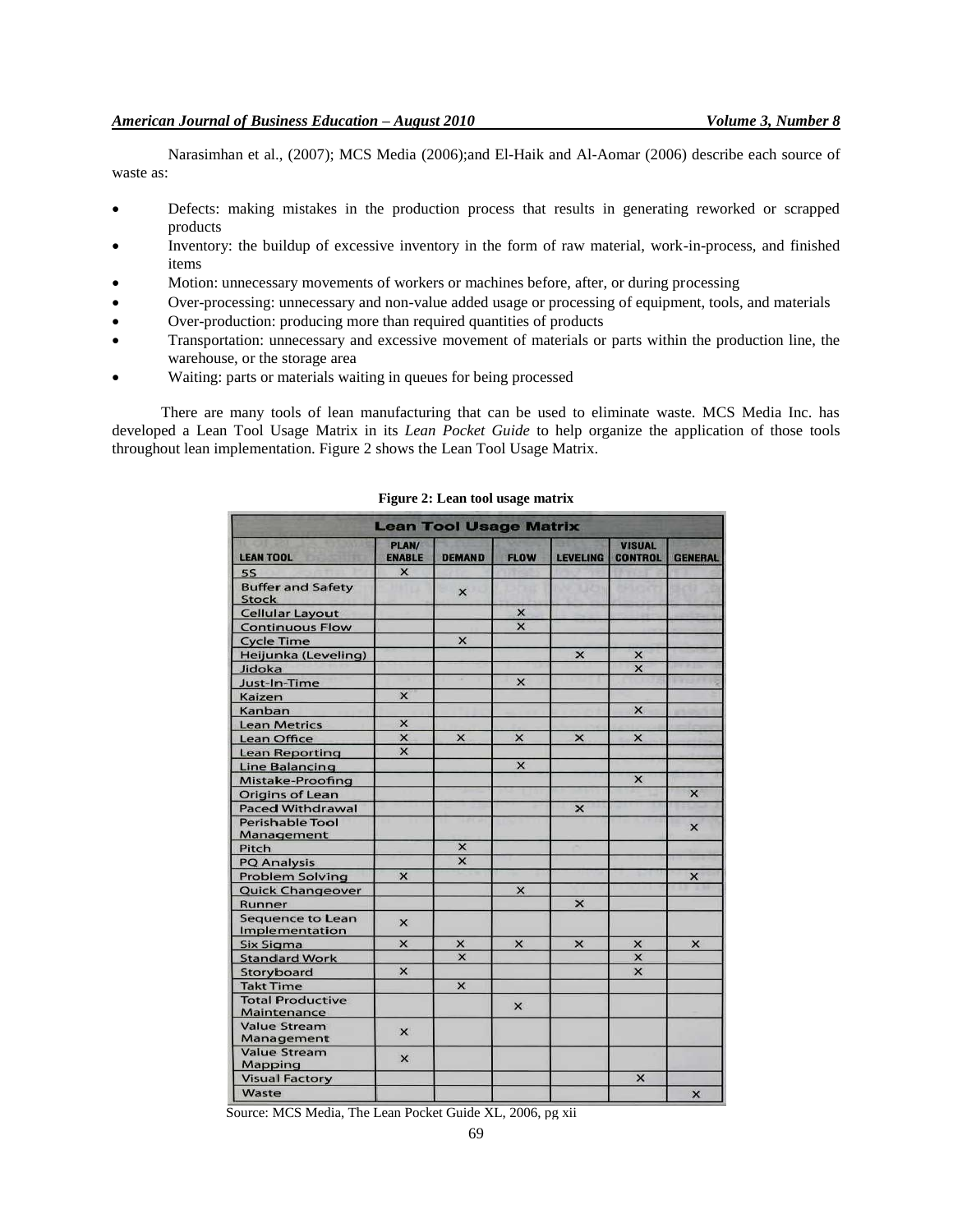## *American Journal of Business Education – August 2010 Volume 3, Number 8*

All the literature writing about the benefits of lean manufacturing agree that lean helps in eliminating waste and reducing cost. Lean offers many benefits including lead time reduction, improvement in productivity, accomplishing highest standards of quality, providing on-time product delivery, decreased work-in-process inventory, reduction of floor space due to elimination of certain non-value added ( NVA) activities, and increased resource utilization.

## **AN APPLICATION OF VALUE STREAM MAPPING (VSM)**



The first step in creating a VSM is to select a product or product family, according to Rother & Shook (2003); Braglia, Carmignani, and Zammori (2006); as well as Laburu, Lasa, and Vila (2008). The second step is to construct a Current State Map, CSM, using a paper and pencil for the selected product or product family and show both the information and material flows in the value stream. Figure 2, in the VSM case study conducted by the authors, shows a CSM for a car assembly plant using the icons shown in Figure 3. The third step is to identify and analyze the seven possible sources of waste from CSM that were originally defined by Toyota and might be encountered along the value stream. Those sources of waste were shown in the pie chart of Figure 1. The fourth step is to develop a Future State Map (FSM), after removing the identified sources of waste from the CSM and answering the eight design questions identified by Rother & Shook (2003) and shown in Figure 4. Figure 6 shows the FSM after applying step number three. Laburu et al. (2008) covers two additional steps. They are: defining a working plan for the future state and achieving that working plan. These steps are concerned with value stream maps that are linear in nature. There are two additional steps for Value Stream Maps that are complex and non-linear,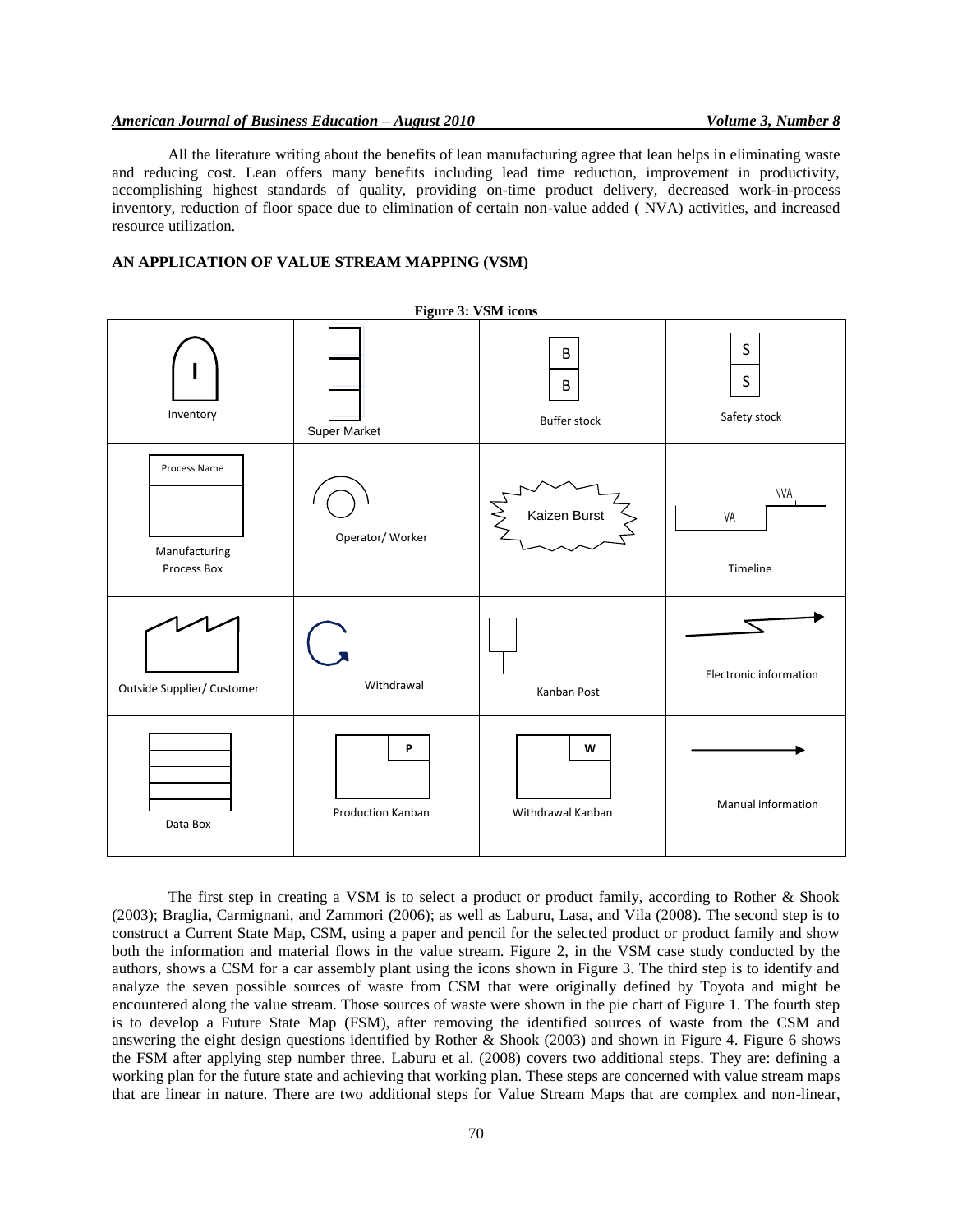described by Braglia et al. (2006). They are identifying machine sharing and mapping the critical path followed by a number of iterations of new critical paths.

| rigure 4: Design questions for future state map |                                                                                                                    |  |  |  |
|-------------------------------------------------|--------------------------------------------------------------------------------------------------------------------|--|--|--|
|                                                 | 1. What is the takt time?                                                                                          |  |  |  |
|                                                 | 2. Will finished goods be built to replenish a supermarket, or will they be built and directly shipped to clients? |  |  |  |
| Basic                                           | 3. Where can continuous flow processing be utilized?                                                               |  |  |  |
|                                                 | 3. Is there a need for a supermarket pull system within the value stream?                                          |  |  |  |
|                                                 | 5. What single point in the production chain will be used to schedule production?                                  |  |  |  |
| Heijunka                                        | 6. How will the production be leveled at the pacemaker process?                                                    |  |  |  |
|                                                 | 7. What increment of work will be consistently released from the pacemaker process?                                |  |  |  |
| Kaizen                                          | 8. What process improvements will be needed?                                                                       |  |  |  |

## **Figure 4: Design questions for future state map**

## **LEAN ACCOUNTING AND BOX SCORES**

## **Introduction to Lean Accounting**

Lean accounting is a new accounting approach that emerged with the rise of business interest to embrace the lean thinking culture. Lean accounting aims to measure the monetary impact of implementing lean improvement projects to business processes.

Traditional cost accounting works better when applied in a production environment that supports massproduction. However, when it comes to lean transformation, the traditional cost accounting becomes hostile to lean since the lean methods "violate the rules of mass-production" (Maskell & Baggaley, 2004). Many companies fail to see corresponding lean improvement impacts on their financial statements while workers on the shop floor can see those improvements directly, resulting in frustration caused by the gap between the operational and financial views. One of the reasons behind such a gap is that traditional accounting ignores intangible nonfinancial performance measurements, such as on-time delivery and customer satisfaction that lean accounting stresses. Figure 5 shows the operational improvements that lean accounting can bring and their status from the financial point of view.

| Operational Improvement      | Financial view                      |
|------------------------------|-------------------------------------|
| Lead time reduction          | Not recognized                      |
| Quality improvement          | Not recognized                      |
| On-time delivery improvement | Not recognized                      |
| Reduction in floor space     | Not recognized                      |
| Increase in inventory turns  | Decrease in operating profitability |

#### **Figure 5: Operational improvement vs. financial view**

Looking closely at Figure 10, lead time reduction can result in a quicker revenue gain. Quality improvement and on-time delivery can increase customer satisfaction and contribute to long-term revenue increase. Moreover, quality improvement frees up resources used for rework (the "invisible" factory). Reduction in floor space can result in bringing new equipment that produce new products and expand the business, or making outsourced products in-house. Increased inventory turns have two contradicting impacts. From one side, an increase in inventory turns brings in cash quickly leading to increased cash flow that shows up in the Balance Sheet. On the other hand, increased inventory turns leads to a reduction in on-hand inventory causing a negative impact on the gross profit in the financial statement.

Carnes and Hedin (2005) explained that the increase in inventory and cost of ordering and holding it does not show up as costs until products are sold. Meade, Kumar, and Houshyar (2006) explained in detail that: "the product is stored in a warehouse facility until disposed of. These costs are not included in the current period's income statement; instead, they are recognized in a future period when they are removed from inventory, either as a result of a sale or as a result of being scrapped as obsolete or otherwise unacceptable inventory. Cost accounting is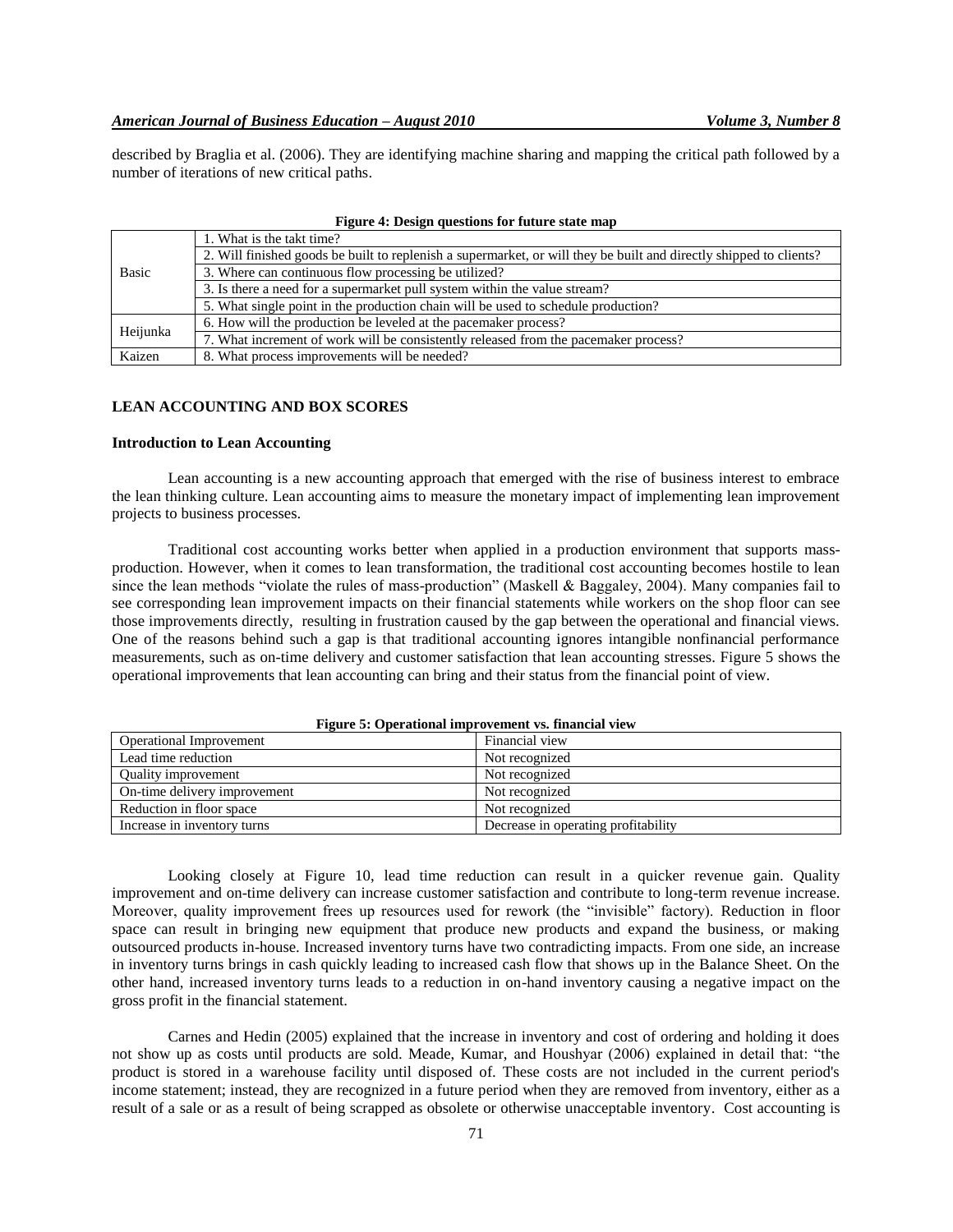especially problematic for lean during the financial periods when inventory is being reduced, according to Dwyer (2005), Maskell and Kennedy (2007), Jusko (2007), and Drickhamer (2004). Kennedy and Brewer (2006) added that producing inventory does not generate revenue as long as it is not sold. They agree with Meade et al.(2006) and consider inventory as a sunk cost since the cash it consumes in storing and transporting it can be invested somewhere else (Brewer and Kennedy, 2006).

#### **Value Stream Box Score (VSBS)**

The disconnect between the shop floor and the financial statement can be bridged by utilizing and choosing performance measures that support lean continuous improvement. Cunningham and Fiume (2003) suggested that those performance measures need to support the company's strategy; be relatively few in number, mostly nonfinancial, structured to motivate the right behavior, and be simple and easy to understand. They also suggest that the performance measures need to measure the process, not people, actual results versus goals and be timely.

VSBS is one of the lean accounting tools that satisfy the criteria set by Cunningham and Fiume (2003) to choose performance measures. According to Dwyer (2005), a box score process is "a spreadsheet-based technique" that is used to identify performance against target. Maskell and Kennedy (2007) agreed with Dwyer (2005) and added that the box score format is used to summarize the weekly progress reporting of the value stream in terms of performance, decision making, and prioritizing lean improvement initiatives. By tracking the value stream records weekly, the targeted Future State (FS) is kept in full view (Maskell and Kennedy, 2007).

VSBS is a means to bridge both the financial and operational views of lean in one pool. Because VSBS is considered a box score for value stream, a pre-requisite to construct a VSBS is to create the Current State VSM (CVSM). The CVSM is considered the base of any lean improvements, highlighting the possible sources of waste and being the baseline to measure the improvement changes that result from the lean transformation. Then, the Future State VSM (FVSM) is constructed to show the expected benefits from applying lean principles. The variance is considered as the difference between CVSM measures and the expected FVSM benefits.

If the company's strategy, for example, is to achieve the FS goals in a certain time span, the box score can be broken into weekly performance measures that monitor the progress towards the target results. The performance measures can be displayed visually by being posted on display boards on the shop floor. This way, everyone can be aware of the progress of improvement efforts the company has set.

# **SIMULATION**

## **Definition**

According to El-Haik and Al-Aomar (2006), simulation is imitating the activity of the operation of a real system, in a computer, with a focus on process flow, logic, and dynamics. In other words, it is considered a representation of the real-world system. Furthermore, according to Harrel, Ghosh, and Bowden (2004), it is "the imitation of a dynamic system using a computer model in order to evaluate and improve system performance". Harrel and Tumay (1995) add to these definitions the fact that simulation is considered a solution evaluator rather than a solution generator as it directs towards "the best workable solution". Therefore, simulation can be considered a disciplined process of building a model similar to a real one, and performing experiments with it in order to analyze, understand, and evaluate its operational strategies through computer software and "what-if" scenarios.

# **Simulation in Support of VSM and Lean Manufacturing**

The lean approach is apparently simple. However, adopting such an approach is progressing very slowly among manufacturing companies for several reasons. One of the reasons is that the impact of lean transformation is difficult to determine accurately and in a timely manner (Lian and Van Landerhem, 2007). Another reason is the uncertainty associated with the effectiveness of applying changes related to expensive factory layout redesigns, such as replacing large mass production machines by smaller machines in manufacturing cells (Lian and Van Landerhem, 2007). When it was first used, VSM application helped in visualizing the benefits of applying lean principles.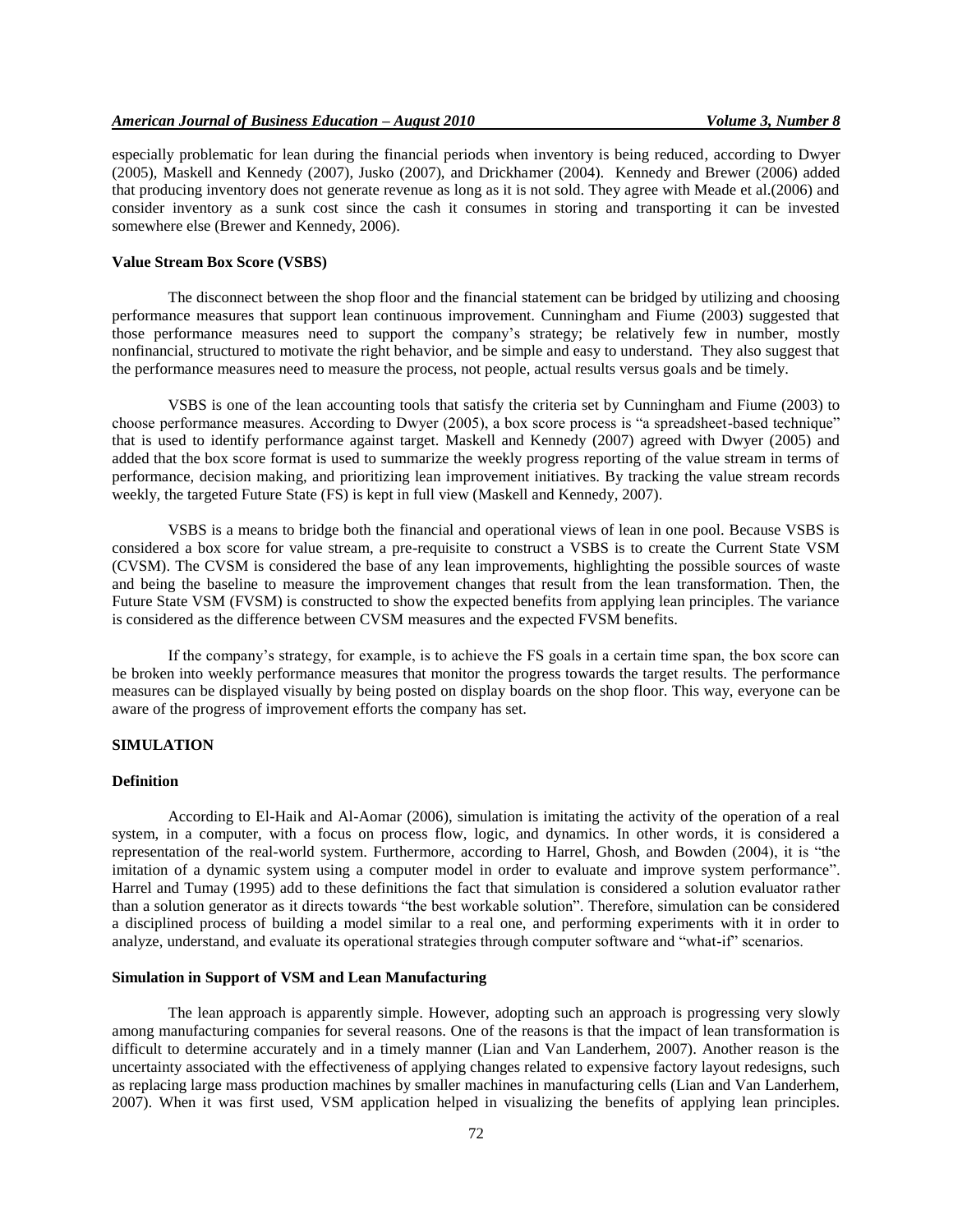However, it had several limitations that prevented it from being applied in a broader perspective. Therefore, the VSM limitations have created a need to develop complementing tools to enhance and widen its applications. Using simulation tools fulfills that need.

The fusion of simulation with VSM has countered the limitations of traditional VSM. McDonald et al (2002) and Lian and Van Landeghem (2002) showed in their case studies that discrete event simulation can provide important information for implementing FSM in complex production systems (Barglia et al.,2006). This way, the limitation of using traditional VSM for complex systems is eliminated by integrating simulation with VSM. Simulation also supports the reduction of uncertainty and the creation of shared consensus about the process since it helps visualize the process dynamic views of given future states before implementation, as addressed by Mcdonald et al., (2002). Narasimhan et al. (2007) also support that point by explaining that simulation results can increase management confidence in applying lean. Detty and Yingling (2000) add that simulation can help in raising more confidence and commitment to adopt lean principles by quantifying the expected outcomes of applying lean.

There are some benefits of integrating simulation with VSM for the purpose of implementing lean principles. Abdulmalek and Rajgopal (2006) developed a simulation model to contrast CSM and FSM of a continuous process production system in order to demonstrate to managers the potential benefits of using VSM, such as eliminating waste, maintaining better inventory control, improving product quality, and obtaining better overall financial and operational control. El-Haik and Al-Aomar(2006) suggested that the CSM helps in providing input data for building a dynamic CSM model by using DES that can capture the stochastic process behavior as it develops over time. The collected statistical outcomes of the DES then can be used to develop a dynamic CSM that better represent the actual process time line and performance measures. This dynamic CSM is the basis for developing robust and dynamic future state maps that are more reliable in evaluating various improvement scenarios and making more effective decisions. Additional benefits can be summarized in the points below:

- Simulation helps in exploring several alternatives to the future state that can be generated by having different responses to the eight design questions addressed in Table 3.1 (Mcdonald et al., 2002).
- Simulation can help management get a better comparison between the performance of the existing system and that of the suggested lean system, thus convincing management to adopt lean (Abdulmalek and Rajgopal, 2007).
- Discrete Event Simulation (DES) with VSM can help organizations quantify the expected benefits of lean manufacturing at the planning and evaluation stage (Detty and Yingling, 2000).
- The information generated from the DES can be used as a benchmark to measure the effectiveness of implementing the lean changes (Detty and Yingling, 2000).

## **Simulation in Support of Financial Analysis and Lean Manufacturing**

In their research paper, Meade et al.(2006) used Hybrid Simulation Modeling ( by using Microsoft Excel, Manufacturing Resource Planning (MRPII), and Promodel simulation software) to quantify the negative impact of lean manufacturing implementation (in terms of duration and magnitude) on reported profits as inventories are being reduced. ProModel simulation software was used to develop and operate the model production environment according to Houshyar et al. (2006). They used simulation to mimic a lean implementation scenario in a real-world manufacturing environment. The purpose of that simulation project was to generate data to provide a series of income statements for several accounting methods over a series of simulated months in order to study the impact of reduced inventories on the income statement bottom line. They confirmed that successful lean implementation projects will definitely lower all inventories, such as raw materials, WIP, and finished goods so rapidly that those projects will be misunderstood as a failure due to the profound impact of reduced inventories on the resulting reported net profit, as described by Houshyar et al. (2006). As a result, improved lean operational performance, such as reduced delivery lead times and physical plant space, will be counteracted by the existing traditional accounting systems, as described by Houshyar et al. (2006).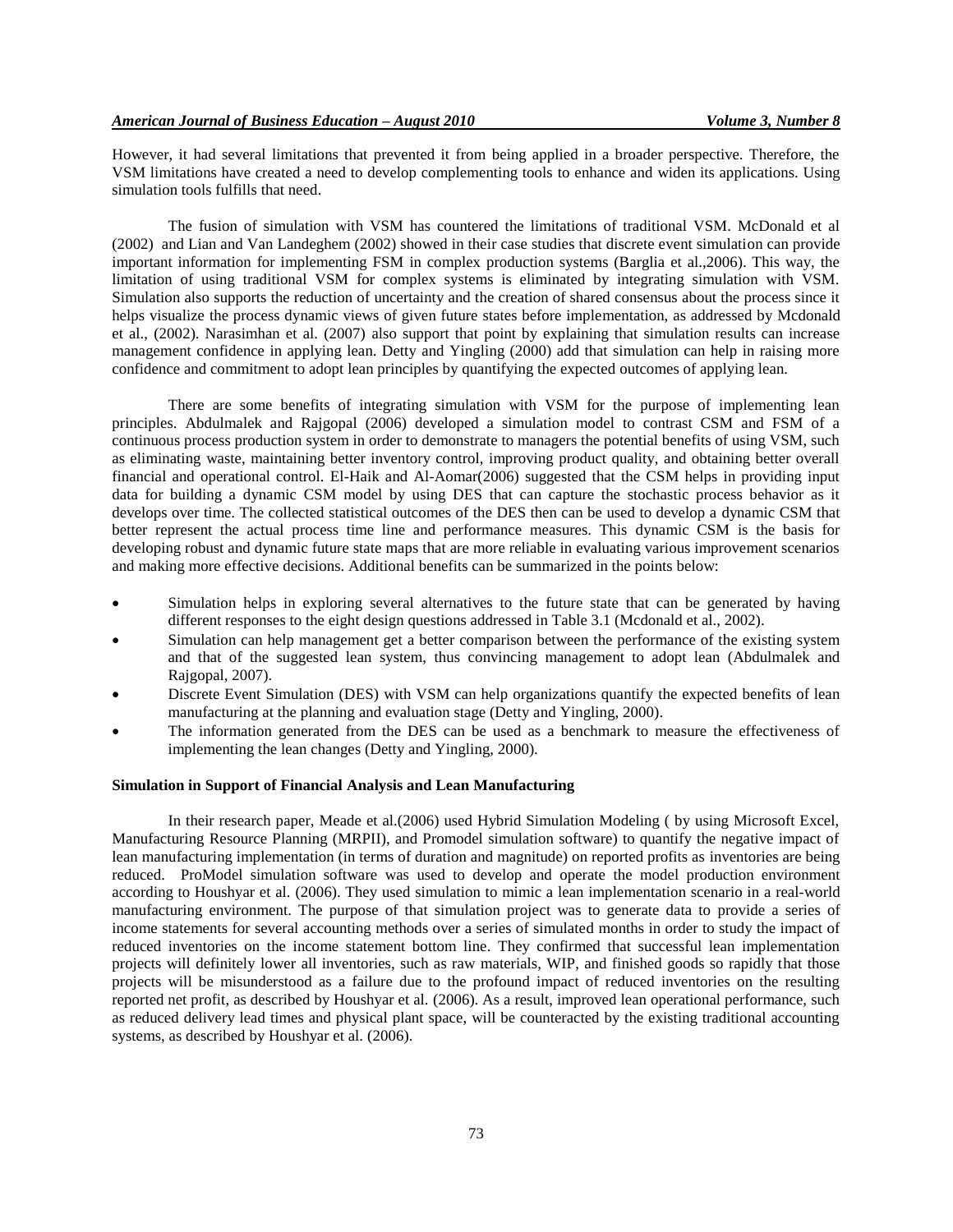# **CONCLUSION AND RECOMMENDATIONS**

This paper demonstrates that simulation can be considered an integral part of VSM and can be used as a visual tool to convince management to adopt lean from both operational and financial perspectives. Simulation accomplishes this is by developing replicas of real-life and suggested models in order to give a better comparison between the performance of the existing system and that of the suggested lean system. Simulation and VSM can also help provide a solution for the drawbacks encountered when using the static VSM in terms of predicting the inventory levels throughout the value stream. This feature can show management that traditional accounting methods, when implementing lean accounting will be harmful to reported business profits. This is one of the major reasons behind management's reluctance to adopt lean principles. In addition, VSBS can be used on the shop floor as a means to get both operational and financial personnel together to achieve a mutual understanding regarding the benefits of monitoring and improving lean implementations. Therefore, simulation and VSBS are effective complementary tools with VSM. Simulation can quantify both the operational and financial gains during the early planning and assessment stages of lean implementation while VSBS can help in measuring and controlling the progress of implementing lean philosophy.

The authors suggest four recommendations for further study. The first suggestion is to involve both the CFO and the controller to physically participate in kaizen events to see and feel the benefits of eliminating waste on the shop floor. The second suggestion is to promote hands on involvement by the accounting community, also subscribed to by Deluzio (2006). This involvement encourages the finance and accounting executives to make sure that those benefits are recognized in their financial statements, enabling an accounting approach that can be integrated with lean and satisfy both generally accepted accounting principles (GAAP) and the Internal Revenue Service. The authors' third suggestion is that simulation can be another alternative (for the financial and accounting executives) to being physically on the shop floor. Fourth, simulation can be considered an effective tool to be used for demonstration, for financial and accounting executives who are distant from the shop floor due to geographic location constraints. In conclusion, the authors suggest developing simulation software that can be broadcast online for organizations having international locations.

# **AUTHOR INFORMATION**

**Stephen Woehrle** teaches both undergraduate and graduate management accounting at Minnesota State University, Mankato. As his graduate advisor, Dr. Woehrle collaborated with Louay Abou-Shady on this paper in partial fulfillment of Mr. Abou-Shady's Master of Science Degree in Manufacturing Engineering Technology at Minnesota State University, Mankato.

## **REFERENCES**

- 1. Abdulmalek, F., & Rajgopal, J. (2007, May). Analyzing the benefits of lean manufacturing and value stream mapping via simulation: A process sector case study. *International Journal of Production Economics,* 107(1), 223-236.
- 2. Braglia, M., Carmignani, G., & Zammori, F. (2006, September 15). A new value stream mapping approach for complex production systems. *International Journal of Production Research*, 44(18/19), 3929-3952.
- 3. Carnes, K., & Hedin, S. (2005, Fall). Accounting for Lean Manufacturing: Another Missed Opportunity?. *Management Accounting Quarterly*, 7(1), 28-35.
- 4. Cunningham, J. E., Fiume, O. J. (2003). *Real Numbers: Management Accounting in a Lean Organization*. North Carolina: Managing Times Press.
- 5. DeLuzio, M. (2006, December). *Accounting for Lean. Manufacturing Engineering*, 137(6), 83-89.
- 6. Detty, R., & Yingling, J. (2000, January 20). Quantifying benefits of conversion to lean manufacturing with discrete event simulation: a case study. *International Journal of Production Research*, 38(2), 429-445.
- 7. Drickhamer, D. (2004, December). Lean Accounting: Novel Number Crunching. *Industry Week/IW*, 253(12), 49-52.
- 8. Dwyer, J. (2005, May). Lean and the bean counters. *Works Management*, 58(5), 38-39.
- 9. El-Haik, B., & Al-Aomar, R. (2006). *Simulation-Based Lean Six-Sigma And Desighn For Six-Sigma*. New Jersey: Wiley-Interscience.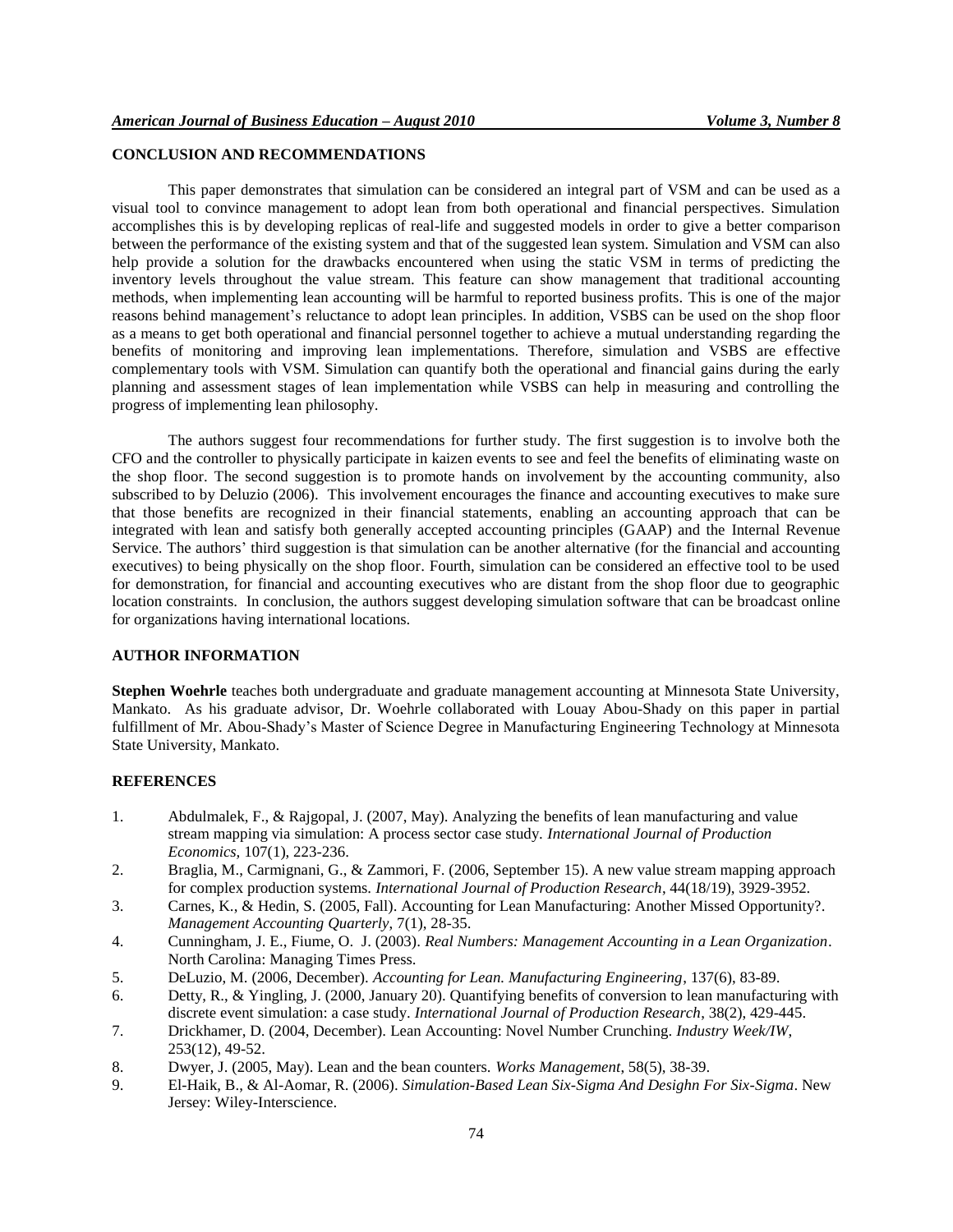- 10. Grasso, L. (2005, Fall). Are ABC and RCA Accounting Systems Compatible with Lean Management?. *Management Accounting Quarterly*, 7(1), 12-27.
- 11. Harrell, C., & Tumay K. (1995). *Simulation Made Easy: A Manager's Guide*. Geotgia: Industrial Engineering and Management Press.
- 12. Harrell, C., Ghosh, B. K., & Bowden, R. O. (2004). *Simulation Using Promodel*. New York: McGraw-Hill.
- 13. Jusko, J. (2007, September). Accounting For Lean Tastes. *Industry Week/IW*, 256(9), 35-37.
- 14. Kennedy, F., & Brewer, P. (2006, September). The lean enterprise and traditional accounting—Is the honeymoon over?. *Journal of Corporate Accounting & Finance (Wiley)*, 17(6), 63-74.
- 15. Laburu, C. Ochoa, Lasa, I. Serrano, & Vola, R. de Castro (2008). An evaluation of the value stream mapping tool. *Business Process Management Journal*, 14(1), 39-52.
- 16. Lian, Y., & Van Landeghem, H. (2007, July). Analysing the effects of Lean manufacturing using a value stream mapping-based simulation generator. *International Journal of Production Research,* 45(13), 3037- 3058.
- 17. Maskell, B., & Baggaley, B. (2004). *Practical Lean Accounting: A proven System for Measuring and Managing the Lean Enterprise.* New York: Productivity Press.
- 18. Maskell, B., & Kennedy, F. (2007, March). Why do we need lean accounting and how does it work?. *Journal of Corporate Accounting & Finance (Wiley)*, 18(3), 59-73.
- 19. McDonald, T., Van Aken, E., & Rentes, A. (2002, July). Utilising Simulation to Enhance Value Stream Mapping: A Manufacturing Case Application. *International Journal of Logistics: Research & Applications*, 5(2), 213-232.
- 20. MCS Media (2006). *The Lean Pocket Guide XL: Tools for the Elimination of Waste*. Michigan: Author.
- 21. Meade, D., Kumar, S., & Houshyar, A. (2006, April). Financial Analysis of a Theoretical Lean Manufacturing Implementation Using Hybrid Simulation Modeling. *Journal of Manufacturing Systems*, 25(2), 137-152.
- 22. Narasimhan, J., Parthasarathy, L., & Narayan, P. S. (2007). Increasing the effectiveness of value stream mapping using simulation tools in engine test operations. Proceedings of 18th IASTED International Conference '07: Modelling and Simulation. Montreal, Quebec: Canada.
- 23. Rother, M., & Shook, J. (2003). *Learning to See: Value Stream Mapping to Create Value and Eliminate Muda*. Massachusetts: The Lean Enterprise Institute.
- 24. Scullin, M. Eileen (2007). Integrating Value Stream Mapping And Simulation (Master of Science thesis, Brigham Young University, 2005), Web Reference [http://patriot.lib.byu.edu/ETD/image/etd898.pdf](http://patriot.lib.byu.edu/ETD/image/etd898.pdf%20Retrieved%20November%202008)  [Retrieved November 2008](http://patriot.lib.byu.edu/ETD/image/etd898.pdf%20Retrieved%20November%202008)
- 25. Van der Merwe, A., & Thomson, J. (2007, February). The Lowdown on Lean Accounting. (cover story). *Strategic Finance*, 88(8), 26-33.
- 26. Womak, J. P., & Jones, D. T. (2003). *Lean Thinking: Banish Waste And Create Wealth In Your Corporation*. New York: Free Press.